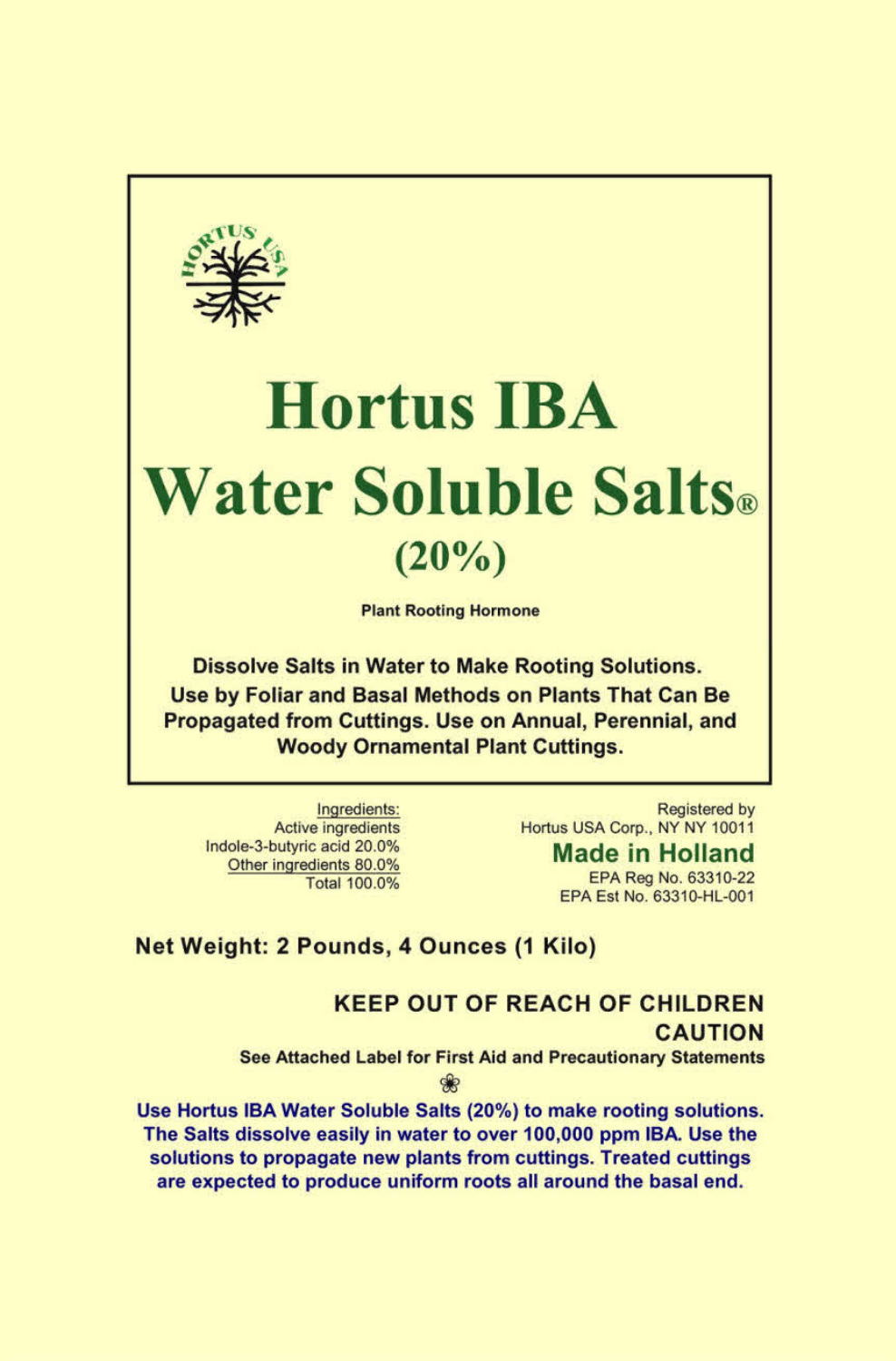#### PRECAUTIONARY STATEMENTS

HAZARDS TO HUMANS AND DOMESTIC ANIMALS.

#### CAUTION

Causes moderate eye irritation. Harmful if inhaled or absorbed through the skin. Avoid contact with eyes, skin. ingestion or inhalation. Avoid breathing dust (vapor or spray mist). Wash thoroughly with soap and water after handling. Remove contaminated clothing and wash before reuse.

#### PERSONAL PROTECTIVE EQUIPMENT

Applicators and other handlers must wear: long sleeve shirt, long pants, shoes, socks and waterproof gloves, and for exposure in enclosed areas or outdoors, dust/mist filtering respirator. (MSHA/NIOSH approval number prefix TC-21C) or a NIOSH-approved respirator with any R. P or HE filter.

#### USER SAFETY RECOMMENDATIONS

Users should: Wash hands before eating, drinking, chewing gum, using tobacco or using the toilet. Remove clothing/PPE immediately if pesticide gels inside. Then wash thoroughly and put on clean clothing. Remove PPE immediately after handling this product. Wash the outside of gloves before removing. As soon as possible, wash thoroughly and change into clean clothing.

|                           | <b>FIRST AID</b><br><b>Classification of Pesticide: Plant Growth Regulator</b>                                                                                                                                                                                        |
|---------------------------|-----------------------------------------------------------------------------------------------------------------------------------------------------------------------------------------------------------------------------------------------------------------------|
| If in eyes                | > Hold eyes open and rinse slowly with water for 15-20 minutes<br>> Remove contact lenses, if present after the first 5 minutes then continue rinsing eye<br>> Call a poison center or a doctor for further treatment or advise                                       |
| If on skin or<br>clothing | > Take off contaminated clothing<br>> Rinse skin immediately with plenty of water for 15-20 minutes<br>> Call a poison center or a doctor for further treatment or advise                                                                                             |
| If swallowed              | > Call a poison center or a doctor for further treatment or advise<br>> Have person sip water if able to swallow<br>> Do not induce vomiting unless told to do so by the poison control center or doctor.<br>> Do not give anything by mouth to an unconscious person |
| If inhaled                | > Move person to fresh air<br>> If person is not breathing call 911 or an ambulance, then give artificial respiration, preferably by<br>mouth to mouth, if possible<br>> Call a poison center or a doctor for further treatment or advise                             |
|                           | NOTE TO PHYSICIAN: May cause moderate eye irritation which will last a short time. This product does NOT contain<br>any petroleum, caustics or active solvent products                                                                                                |
|                           | Hous the product earlyings or lobal with you whan you gall a poince control contar or dooter or noing for tradment. You                                                                                                                                               |

Have the product container or label with you when you call a poison control center or doctor or going for treatment. You may call 800-325-3055 or 314-770-0717. 7:30AM-5PM CST Mon-Fri or the National Pesticide Information Center (NPIC) at 1-800-858-7378

You may also call 800-325.3055 or 314-770-0717 for an MSDS (7:30AM -5PM CST)

#### ENVIRONMENTAL HAZARDS

For terrestrial uses: Do not apply directly to water, or to areas where surface water is present or to intertidal areas below the mean high water mark. Do not contaminate water by cleaning of equipment or disposal of equipment wash waters or rinsate.

#### **DIRECTIONS FOR USE**

It is a violation of Federal law to use this product in a manner inconsistent with labeling. For any requirements specific to your State or Tribe, consult the State or Tribal agency responsible for pesticide regulation.

#### **AGRICULTURAL USE REQUIREMENTS**

Use this product in accordance with its labeling and with the Worker Protection Standard, 40 CFR 170. This Standard contains requirements for the protection of agricultural workers on farms, forests nurseries, and greenhouses, and handlers of agricultural pesticides. It contains requirements for training, decontamination. notification, and emergency assistance. It also contains specific instructions and exceptions pertaining to the statements on this labeling about personal protective equipment and restricted-entry intervals. The requirements in this box only apply to the uses of this product that are covered by the Workers Protection Standard (W PS). Do not apply this product in a way that will contact workers or other persons. either directly or through drift. Only protected handlers may be in the area during application.

#### **THE RESTRICTED-ENTRY INTERVAL (REI) FOR THIS PRODUCT IS "0" HOURS.**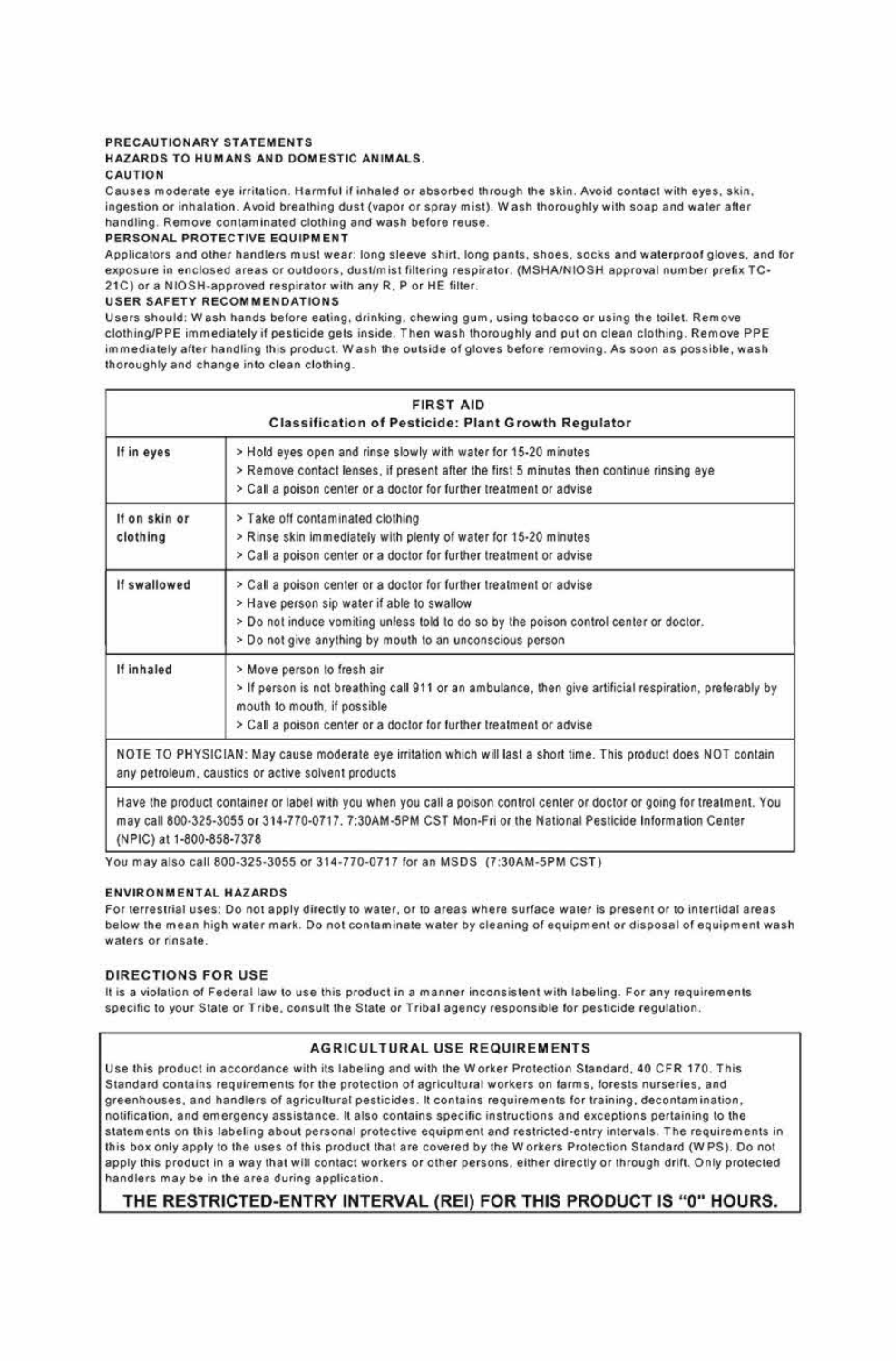### **RATE DETERMINATION**

A wide solution rate range is indicated for this product. Your ideal rates will vary according to specific plant variety, season, quality of the cuttings, and local growing conditions. Prior to large scale production, test a few plants at several rates within the range. If foliar application causes phytotoxicity, try basal applications and/or decrease rates. Use the lowest rate to produce the desired effect.

### **PREPARING A HORTUS IBA WATER SOLUBLE SALTS® (20%) SOLUTION USING WATER**

**1) Weigh the required amount of Hortus IBA Water Soluble Salts.**  Measure by weight not volume.

**2) Use tap water at about 65-90F; measure less then the final volume.** 

**3) Mix: dissolve Hortus IBA Water Soluble Salts in the water.** 

• If precipitation occurs with tap water then dissolve in distilled, demineralized, or filtered water.

• Do not dissolve Hortus IBA Water Soluble Salts in solvents other than water.

**4) Add water to the mixing container to bring the solution to the final volume.** 

**5) Apply the solution by the selected method.** 

**6) After use, dispose of the solution as described in the 'Storage and Disposal' statements on this label.** 

• For the Total Immerse and basal methods, dispose of solutions between plant lots to avoid cross contamination.

• Stock solutions can be made in any concentration, to over 100,000 ppm IBA, using Hortus IBA Water Soluble Salts mixed in water.

### **AMOUNT OF HORTUS IBA WATER SOLUBLE SALTS® REQUIRED**

**• Hortus IBA Water Soluble Salts contain 20% IBA.** 

**• 1 gram technical IBA = 5 grams Hortus IBA Water Soluble Salts** 

 $\cdot$  Note: 1 gram = 0.035 ounce

**LIQUID VOLUME CONVERSION:** 

**liters to gallon: grams Salts /liter x 3.78 = grams Salts /gallon** 

**LITERS: To get 1000 ppm IBA: dissolve 5 grams of Hortus IBA Water Soluble Salts in water to make 1 LITER GALLONS: To get 1000 ppm IBA: dissolve 19 grams of Hortus IBA Water Soluble Salts in water to make 1 GALLON**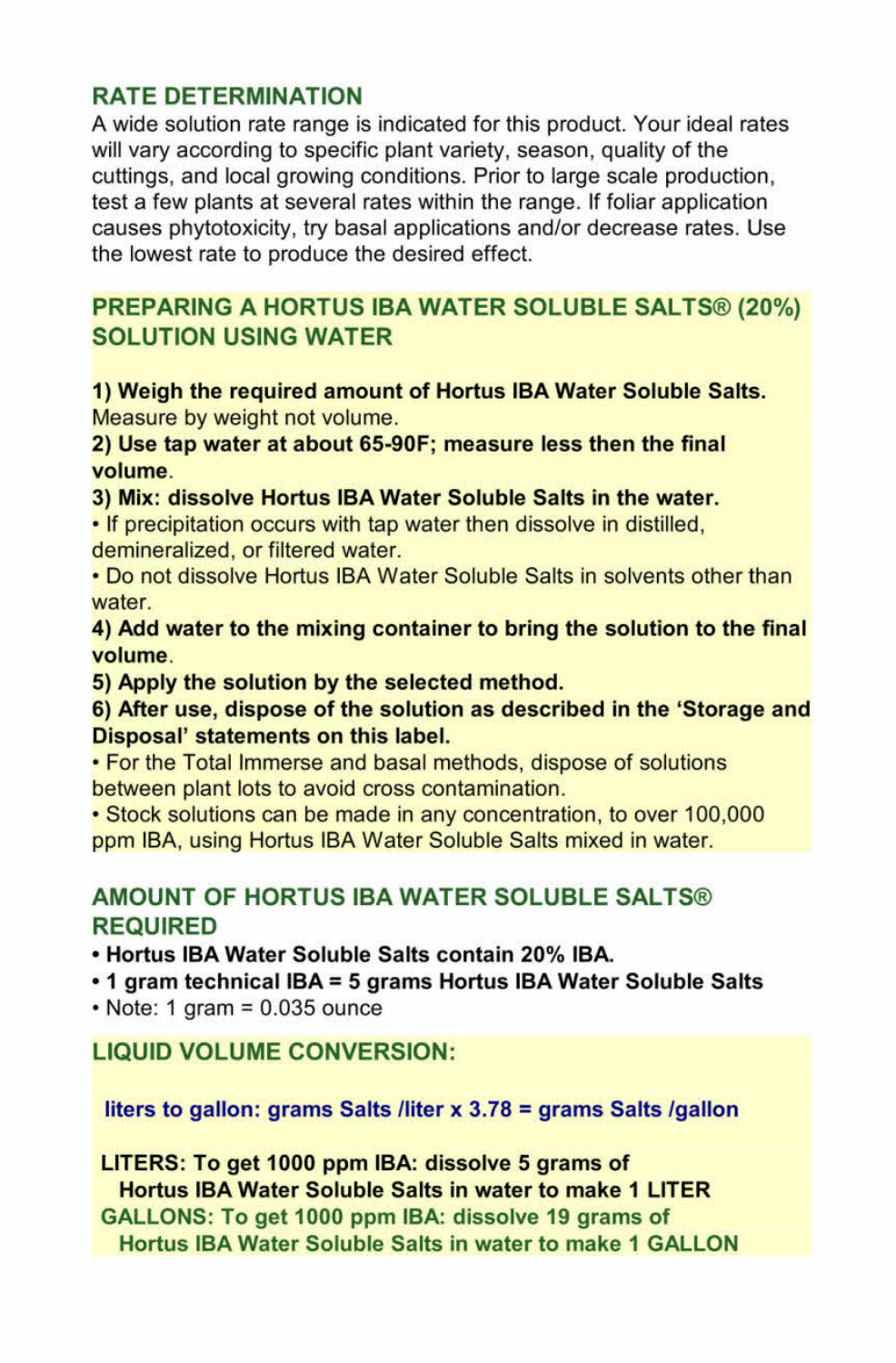### **HOW TO MAKE RATES FROM 100 TO 10,000 PPM IBA USING HORTUS IBA WATER SOLUBLE SALTS®**

| ppm IBA | <b>Weight of HORTUS IBA WATER</b><br><b>SOLUBLE SALTS</b> |                              |
|---------|-----------------------------------------------------------|------------------------------|
|         | grams per<br>liter of water                               | grams per<br>gallon of water |
| 100     | 0.5 grams                                                 | 1.9 grams                    |
| 200     | 1.0                                                       | 3.8                          |
| 300     | 1.5                                                       | 5.7                          |
| 400     | 2.0                                                       | 7.6                          |
| 500     | 2.5                                                       | 9.5                          |
| 600     | 3.0                                                       | 11.3                         |
| 700     | 3.5                                                       | 13.2                         |
| 800     | 4.0                                                       | 15                           |
| 900     | 4.5                                                       | 17                           |
| 1,000   | 5.0                                                       | 19                           |
| 5,000   | 25.0                                                      | 95                           |
| 10,000  | 50.0                                                      | 190                          |

### **PROMOTE ROOTING OF PLANT CUTTINGS**

Use to propagate new plants from cutting, from those easy to root to the most difficult to root.

### **EASY STEPS**

• Take plant cuttings, usually stem cuttings.

• For woody cuttings usually wound by making a 3/4" long notch at basal end.

• Apply solutions to plant cuttings by the methods listed below. (Do not apply the dry Salt powder to the plant cuttings.)

• Take care of cuttings as appropriate for the plant variety. Control watering, temperature, humidity, light and other environmental factors. Observe and control external factors such as insects and fungus.

• Use the minimum concentration to achieve results; excess concentration may inhibit root formation.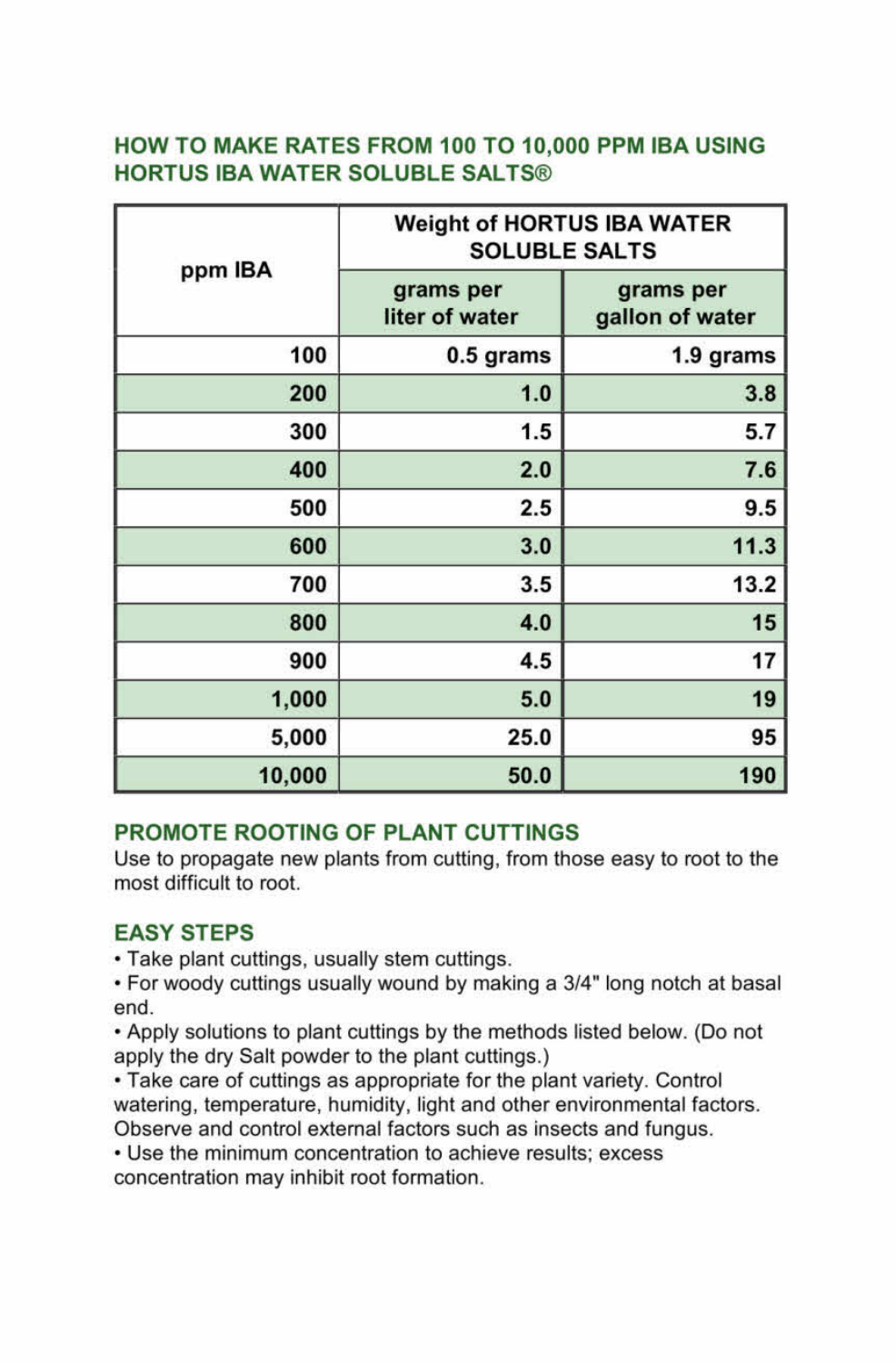### **BASAL METHODS FOR USE ON CUTTINGS IN THE GROWING SEASON AND ON DORMANT WINTER CUTTINGS**

### **BASAL LONG SOAK METHOD**

Use on cuttings in the growing season and winter dormant cuttings.

• Immerse basal end of cuttings approximately

- 1" in solution for 12 to 48 hours.
- Stick immediately or store.

Trial Rates are ppm IBA using Hortus IBA Water Soluble Salts

| Trial Rates are ppm IBA using Hortus IBA Water Soluble Salts |  |  |  |  |  |
|--------------------------------------------------------------|--|--|--|--|--|
|--------------------------------------------------------------|--|--|--|--|--|

|                                         | <b>Trial Rates</b> |
|-----------------------------------------|--------------------|
| Hard to root annuals and perennials     | $25 - 100$         |
| <b>Herbaceous cuttings</b>              | $50 - 200$         |
| Woody ornamental cuttings, grape, roses | $50 - 400$         |



### **QUICK DIP METHOD**

Use on cuttings in the growing season and winter dormant cuttings.

• Immerse basal end of cuttings approximately 1" in solution a few seconds.

• Stick immediately or store.

Trial Rates are ppm IBA using Hortus IBA Water Soluble Salts

#### Trial Rates are ppm IBA using Hortus IBA Water Soluble Salts

|                                                                                                  | <b>Trial Rates</b> |
|--------------------------------------------------------------------------------------------------|--------------------|
| Annuals, soft perennial, tender cuttings from<br>ornamental plants, tropical house plants        | 80-200             |
| Herbaceous, perennials, pot roses cuttings                                                       | 150-1500           |
| Difficult to root herbaceous, perennials,<br>tropical hose plant cuttings                        | 500-1500           |
| Softwood cuttings                                                                                | 500-1500           |
| <b>Hardwood cuttings</b>                                                                         | 500-2000           |
| Difficult to root hardwood cuttings<br>(Avoid high rates by using the Basal Long<br>Soak Method) | 2000-10,000        |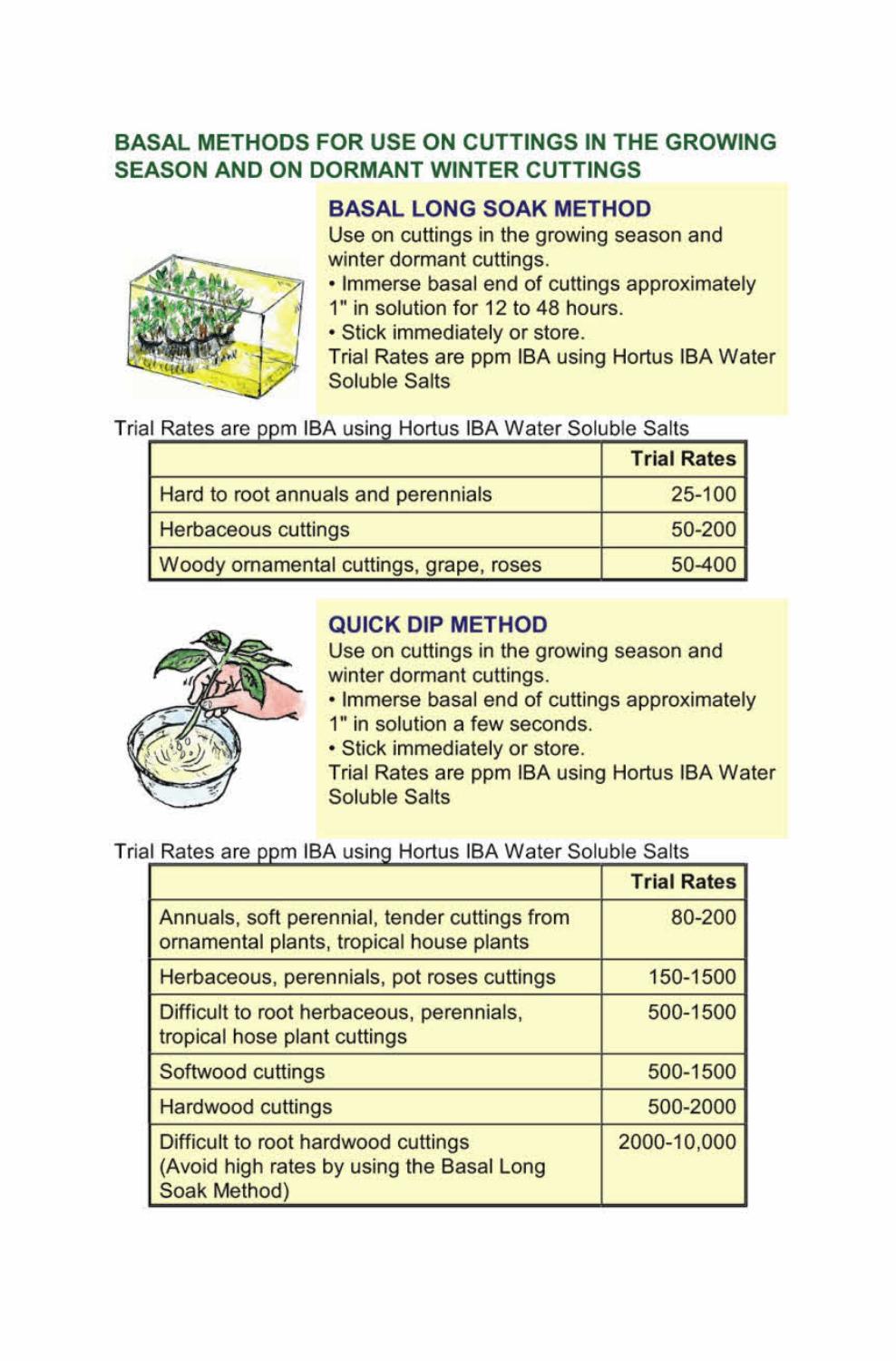### **FOLIAR METHODS FOR USE ON LEAFY CUTTINGS IN THE GROWING SEASON**



#### **TOTAL IMMERSE METHOD**

Use on leafy cuttings in the growing season

• Total immerse the cuttings in the solution for

- about 5 seconds. A basket is useful.
- Stick immediately or store.



**SPRAY DRIP DOWN METHOD TM**<br>Use on leafy cuttings in the growing season • Stick cuttings.

• Spray the solution on leaves and stems until the solution drips down into media.

### **TRIAL RATES FOR THE TOTAL IMMERSE AND SPRAY DRIP DOWN METHODS**

Trial Rates are ppm IBA using Hortus IBA Water Soluble Salts

|                                                         | <b>Trial Rates</b> |
|---------------------------------------------------------|--------------------|
| Annuals, perennials, chrysanthemums                     | 80-250             |
| Herbaceous and hard to root perennial plant<br>cuttings | 250-1500           |
| <b>Woody ornamental cuttings</b>                        | 300-1500           |



### **IMPROVE PLANT GROWTH**

Use on rooted plants and leafy plant cuttings in the growing season to develop uniform crops, when propagating plants from cuttings after sticking by any method, or when transplanting. • Method: Spray Drip Down Method ... Spray the solution onto the leaves of plants until the solution drips down.

• Rates: Use the Spray Drip Down Method<sub>TM</sub> trial rates listed above. Use the lowest concentration to produce the desired effect.

- Frequency: Weekly or until the required results are achieved.
- Trials: Do small trials prior to doing large scale production.